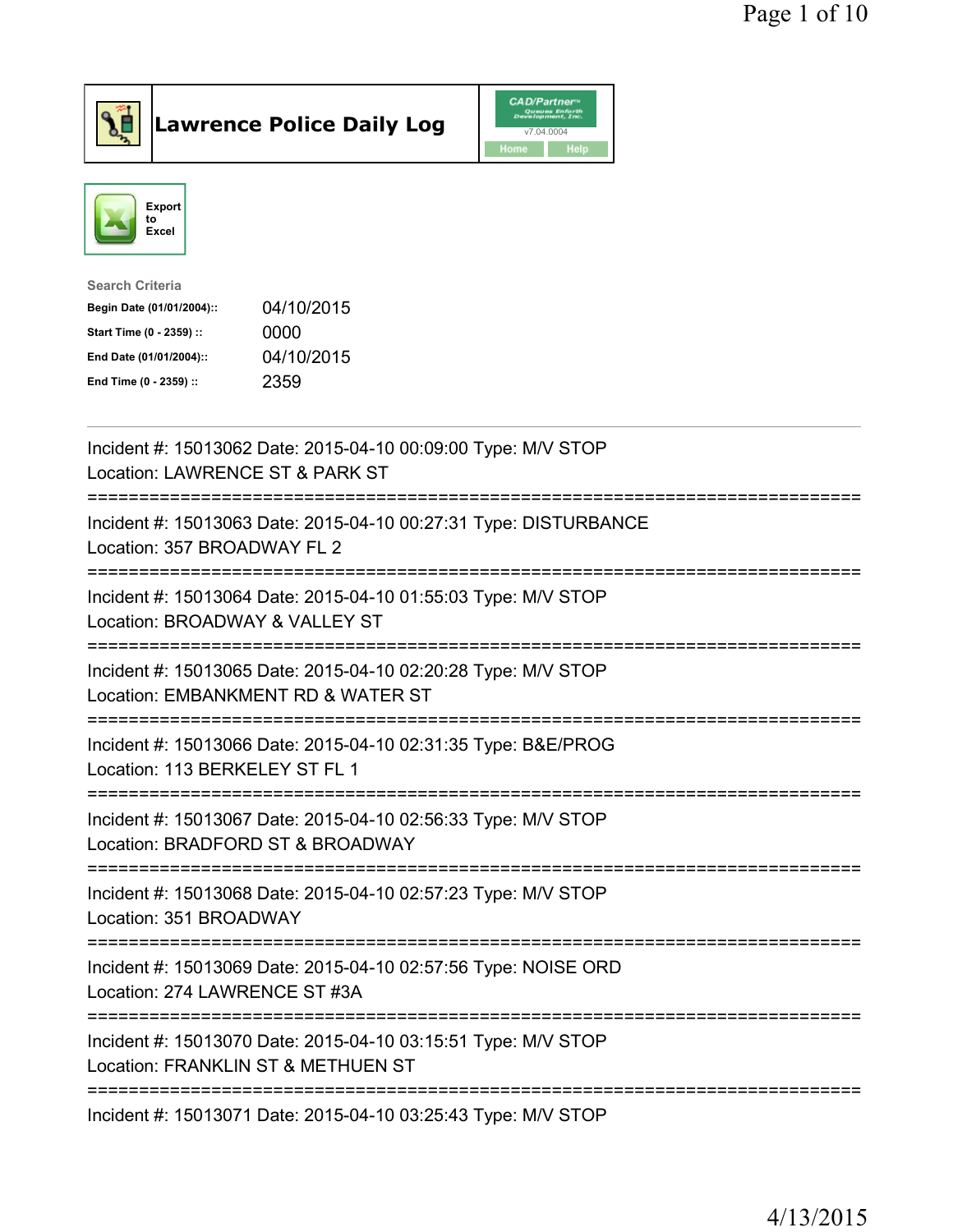| Location: BROADWAY & HAVERHILL ST<br>===============================                                                                  |
|---------------------------------------------------------------------------------------------------------------------------------------|
| Incident #: 15013072 Date: 2015-04-10 03:47:14 Type: DISTURBANCE<br>Location: 18 BLAKELIN ST FL 2                                     |
| Incident #: 15013073 Date: 2015-04-10 03:54:42 Type: B&E/PROG<br>Location: ELAINES FISH + CHIP / 234 HAMPSHIRE ST                     |
| Incident #: 15013074 Date: 2015-04-10 04:12:10 Type: NOTIFICATION<br>Location: 448 HAMPSHIRE ST FL 3                                  |
| Incident #: 15013075 Date: 2015-04-10 07:00:17 Type: PARK & WALK<br>Location: 205 BROADWAY                                            |
| Incident #: 15013076 Date: 2015-04-10 07:05:58 Type: DISTURBANCE<br>Location: 12 TENNEY ST #E                                         |
| Incident #: 15013077 Date: 2015-04-10 07:10:55 Type: SPECIAL CHECK<br>Location: MCDONALDS / 50 BROADWAY<br>;========================  |
| Incident #: 15013078 Date: 2015-04-10 07:30:25 Type: M/V STOP<br>Location: BRADFORD ST & BROADWAY<br>============================     |
| Incident #: 15013079 Date: 2015-04-10 07:35:29 Type: DISTURBANCE<br>Location: DENNYS / 160 WINTHROP AV<br>=========================== |
| Incident #: 15013080 Date: 2015-04-10 07:37:36 Type: GENERAL SERV<br>Location: SEVEN ELEVEN / 99 HAMPSHIRE ST                         |
| Incident #: 15013081 Date: 2015-04-10 07:56:22 Type: VIO CITY ORD<br>Location: 305 ERVING AV                                          |
| Incident #: 15013082 Date: 2015-04-10 07:59:23 Type: SPECIAL CHECK<br>Location: 205 BROADWAY                                          |
| ====================================<br>Incident #: 15013083 Date: 2015-04-10 08:01:37 Type: M/V STOP<br>Location: 205 BROADWAY       |
| ====================================<br>Incident #: 15013084 Date: 2015-04-10 08:05:17 Type: ALARMS<br>Location: ATTIKA / 1 MILL ST   |
| Incident #: 15013085 Date: 2015-04-10 08:15:53 Type: M/V STOP<br>Location: MEHTUEN ST & BROADWAY                                      |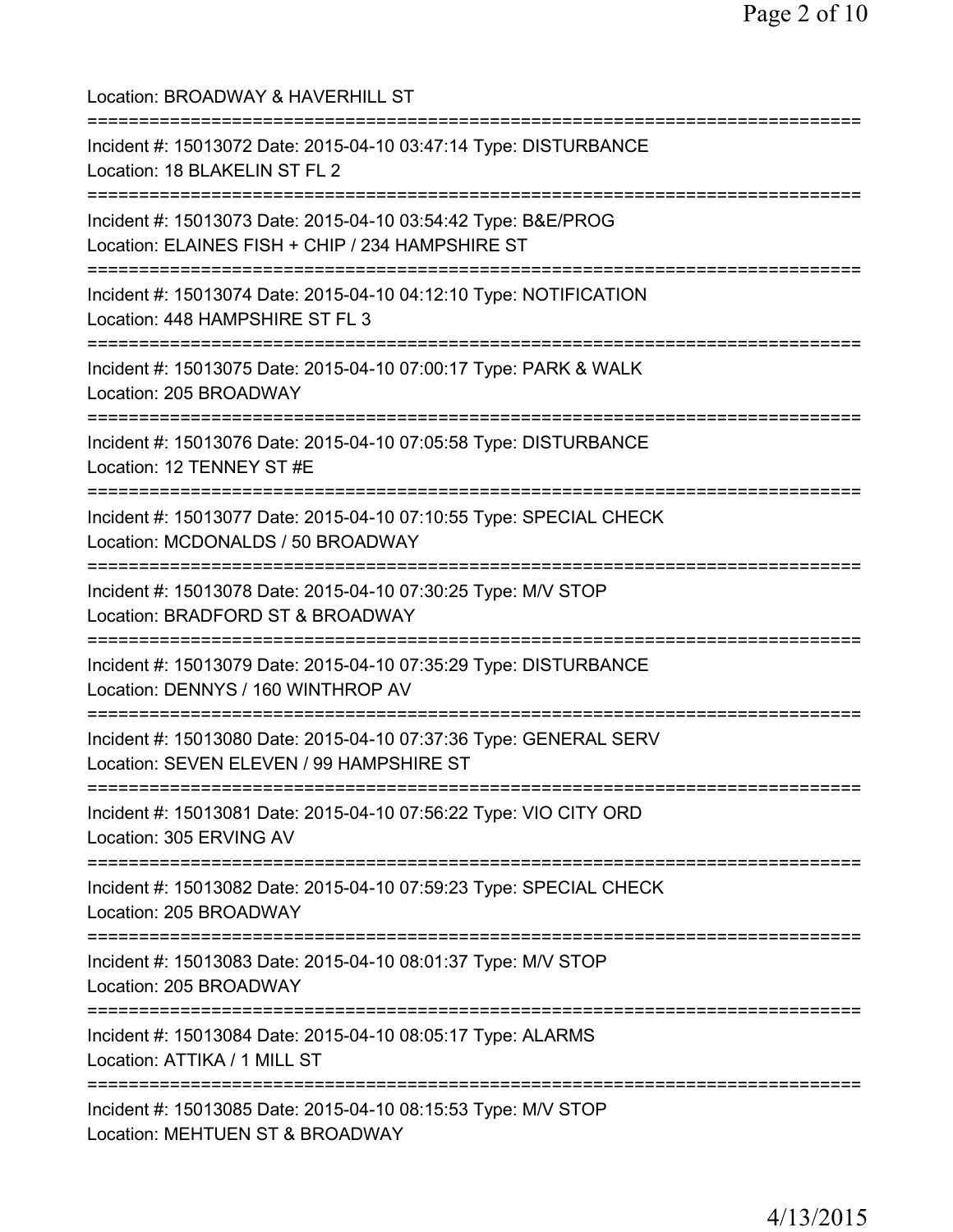| Incident #: 15013086 Date: 2015-04-10 08:36:56 Type: ALARMS<br>Location: 11 UNION ST                                                                |
|-----------------------------------------------------------------------------------------------------------------------------------------------------|
| Incident #: 15013087 Date: 2015-04-10 08:39:02 Type: DISORDERLY<br>Location: 204 S UNION ST FL 3                                                    |
| Incident #: 15013088 Date: 2015-04-10 09:33:09 Type: SUS PERS/MV<br>Location: 55 PORTLAND ST                                                        |
| Incident #: 15013089 Date: 2015-04-10 09:39:23 Type: PARK & WALK<br>Location: BROADWAY & HAVERHILL ST                                               |
| Incident #: 15013090 Date: 2015-04-10 09:46:43 Type: SPECIAL CHECK<br>Location: 50 BROADWAY                                                         |
| Incident #: 15013091 Date: 2015-04-10 09:52:21 Type: AUTO ACC/NO PI<br>Location: 90 LOWELL ST                                                       |
| Incident #: 15013092 Date: 2015-04-10 10:12:01 Type: 209A/SERVE<br>Location: 22 KENDALL ST                                                          |
| Incident #: 15013093 Date: 2015-04-10 10:13:33 Type: UNKNOWN PROB<br>Location: 75 BERKELEY ST FL 3RD<br>==============<br>========================= |
| Incident #: 15013094 Date: 2015-04-10 10:15:29 Type: M/V STOP<br>Location: 31 WINTHROP AV                                                           |
| Incident #: 15013095 Date: 2015-04-10 10:16:25 Type: M/V STOP<br>Location: BROADWAY & WATER ST                                                      |
| Incident #: 15013096 Date: 2015-04-10 10:17:43 Type: M/V STOP<br>Location: 31 WINTHROP AV                                                           |
| Incident #: 15013097 Date: 2015-04-10 10:56:34 Type: M/V STOP<br>Location: 20 HAMPSHIRE ST                                                          |
| Incident #: 15013098 Date: 2015-04-10 10:59:52 Type: 209A/SERVE<br>Location: 77 HAWLEY ST                                                           |
| Incident #: 15013099 Date: 2015-04-10 11:05:03 Type: AUTO ACC/NO PI<br>Location: 39 SARATOGA ST                                                     |
|                                                                                                                                                     |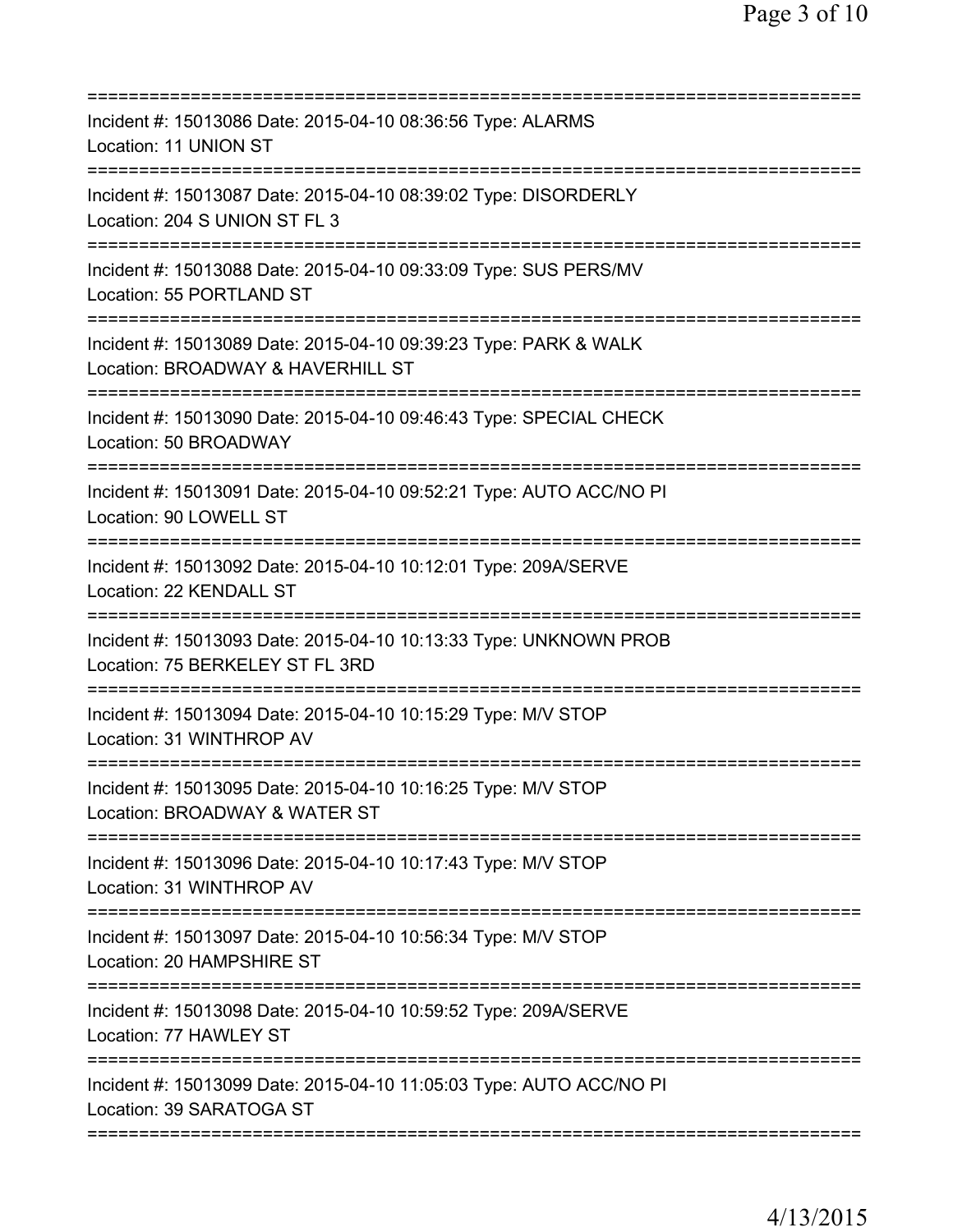| Incident #: 15013100 Date: 2015-04-10 11:05:17 Type: PARK & WALK<br>Location: BRADFORD ST & BROADWAY                                          |
|-----------------------------------------------------------------------------------------------------------------------------------------------|
| Incident #: 15013101 Date: 2015-04-10 11:08:57 Type: 209A/SERVE<br>Location: 405 ANDOVER ST #2                                                |
| Incident #: 15013102 Date: 2015-04-10 11:17:16 Type: MEDIC SUPPORT<br>Location: 205 BROADWAY                                                  |
| Incident #: 15013103 Date: 2015-04-10 11:18:56 Type: CK WELL BEING<br>Location: 320 E HAVERHILL ST                                            |
| Incident #: 15013104 Date: 2015-04-10 11:20:41 Type: LARCENY/MV/PAST<br>Location: 16 EXETER ST                                                |
| Incident #: 15013105 Date: 2015-04-10 11:22:48 Type: VIO CITY ORD<br>Location: 80 HOLLY ST<br>-----------                                     |
| Incident #: 15013106 Date: 2015-04-10 11:40:50 Type: MV/BLOCKING<br>Location: 15 NEWBURY ST                                                   |
| Incident #: 15013107 Date: 2015-04-10 11:47:49 Type: 209A/SERVE<br>Location: 53 BRADFORD ST #8                                                |
| ;===================================<br>Incident #: 15013108 Date: 2015-04-10 11:51:03 Type: SUS PERS/MV<br>Location: AMESBURY ST & LOWELL ST |
| Incident #: 15013109 Date: 2015-04-10 12:02:00 Type: 209A/SERVE<br>Location: 70 RAILROAD ST                                                   |
| Incident #: 15013110 Date: 2015-04-10 12:07:28 Type: 209A/SERVE<br>Location: 20 SARGENT ST                                                    |
| Incident #: 15013111 Date: 2015-04-10 12:31:16 Type: INVESTIGATION<br>Location: 90 LOWELL ST                                                  |
| Incident #: 15013112 Date: 2015-04-10 12:46:47 Type: AUTO ACC/UNK PI<br>Location: 150 PARK ST                                                 |
| Incident #: 15013113 Date: 2015-04-10 12:48:55 Type: GENERAL SERV<br>Location: WEST ST & WASHINGTON ST                                        |
| Incident #: 15013114 Date: 2015-04-10 12:50:49 Type: STOL/MV/PAS                                                                              |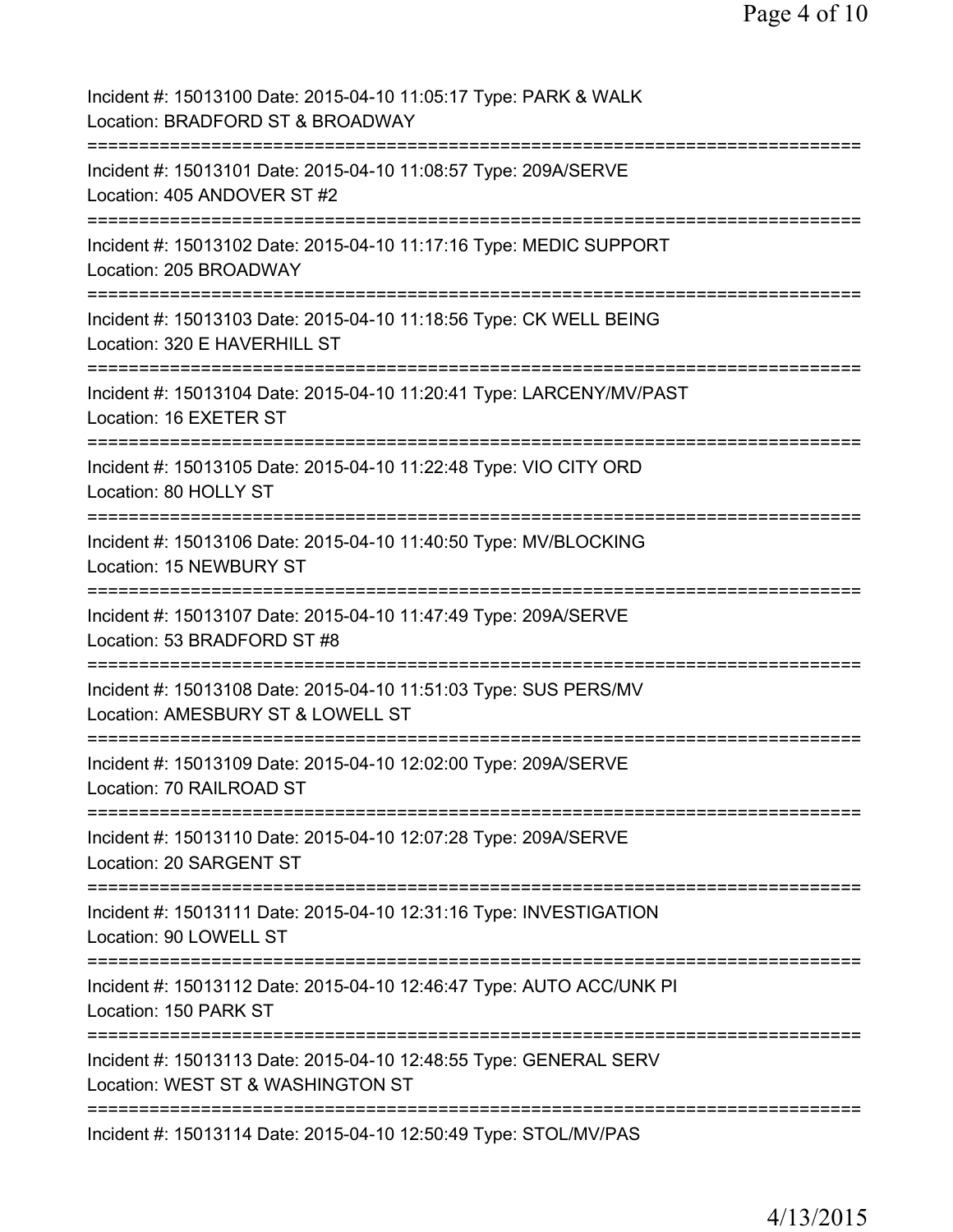Location: 28 SAVOIE AV =========================================================================== Incident #: 15013115 Date: 2015-04-10 12:58:20 Type: SUS PERS/MV Location: ESSEX ST & WINTER ST =========================================================================== Incident #: 15013116 Date: 2015-04-10 13:00:20 Type: ASSIST FIRE Location: 6 INMAN ST =========================================================================== Incident #: 15013117 Date: 2015-04-10 13:01:09 Type: AUTO ACC/NO PI Location: ISLAND ST & UNION ST =========================================================================== Incident #: 15013118 Date: 2015-04-10 13:16:47 Type: SUS PERS/MV Location: E HAVERHILL ST & HAMILTON ST =========================================================================== Incident #: 15013119 Date: 2015-04-10 14:00:34 Type: M/V STOP Location: 2 APPLETON ST =========================================================================== Incident #: 15013120 Date: 2015-04-10 14:15:32 Type: SUS PERS/MV Location: GROVE ST & PROSPECT ST =========================================================================== Incident #: 15013121 Date: 2015-04-10 14:24:28 Type: M/V STOP Location: 106 BRADFORD ST =========================================================================== Incident #: 15013122 Date: 2015-04-10 14:24:28 Type: ANIMAL COMPL Location: FRANKLIN ST & HAVERHILL ST =========================================================================== Incident #: 15013123 Date: 2015-04-10 14:36:34 Type: THREATS Location: 375 HAVERHILL ST FL 3 =========================================================================== Incident #: 15013124 Date: 2015-04-10 14:43:50 Type: DRUG VIO Location: ELM ST & NEWBURY ST =========================================================================== Incident #: 15013125 Date: 2015-04-10 14:55:47 Type: M/V STOP Location: ARLINGTON ST & BROADWAY =========================================================================== Incident #: 15013126 Date: 2015-04-10 15:00:49 Type: AUTO ACC/NO PI Location: 139 PARK ST =========================================================================== Incident #: 15013127 Date: 2015-04-10 15:04:02 Type: NOTIFICATION Location: DANFORTH ST & LENOX CIR =========================================================================== Incident #: 15013130 Date: 2015-04-10 15:10:48 Type: B&E/PAST Location: 35 SWAN ST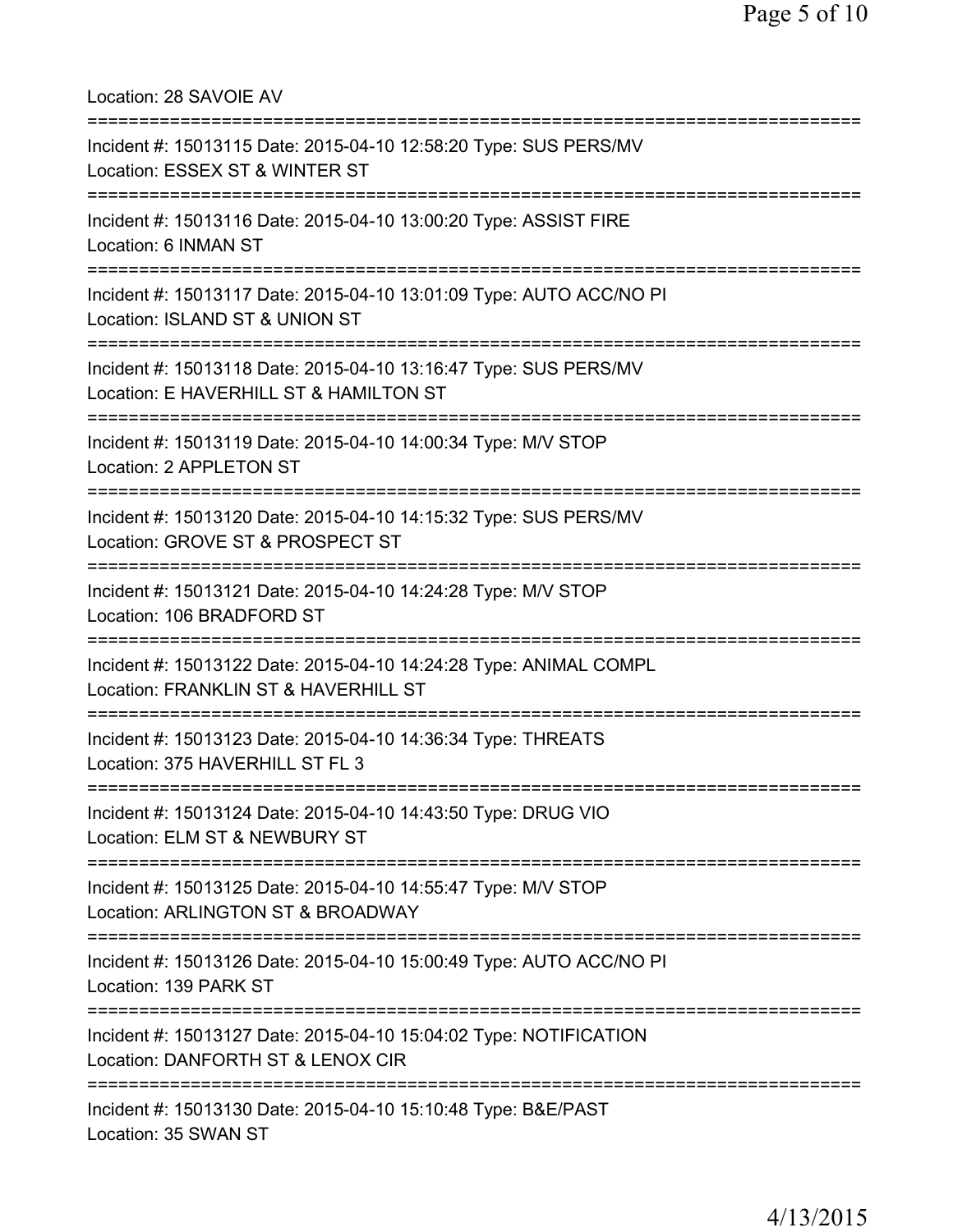| Incident #: 15013128 Date: 2015-04-10 15:11:16 Type: ALARM/BURG<br>Location: 3 PACKARD ST                       |
|-----------------------------------------------------------------------------------------------------------------|
| Incident #: 15013129 Date: 2015-04-10 15:11:21 Type: PARK & WALK<br>Location: BRADFORD ST & BROADWAY            |
| Incident #: 15013131 Date: 2015-04-10 15:18:41 Type: AUTO ACC/NO PI<br>Location: 10 RAILROAD ST                 |
| Incident #: 15013132 Date: 2015-04-10 15:24:01 Type: CK WELL BEING<br>Location: UNION ST & HAVERHILL ST         |
| Incident #: 15013133 Date: 2015-04-10 15:34:16 Type: AUTO ACC/UNK PI<br>Location: DENNYS / 160 WINTHROP AV      |
| Incident #: 15013135 Date: 2015-04-10 15:35:31 Type: LOST PROPERTY<br>Location: 263 S BROADWAY                  |
| Incident #: 15013134 Date: 2015-04-10 15:37:07 Type: AUTO ACC/NO PI<br>Location: CHANDLER ST & WATER ST         |
| Incident #: 15013136 Date: 2015-04-10 15:43:27 Type: SUS PERS/MV<br>Location: 250 CANAL ST                      |
| Incident #: 15013137 Date: 2015-04-10 15:46:25 Type: WARRANT SERVE<br>Location: 90 LOWELL ST                    |
| Incident #: 15013138 Date: 2015-04-10 16:11:32 Type: 209A/SERVE<br>Location: 6 SPRINGFIELD ST                   |
| Incident #: 15013139 Date: 2015-04-10 16:26:16 Type: LARCENY/PAST<br>Location: GO 1 DOLLAR / 73 WINTHROP AV     |
| Incident #: 15013140 Date: 2015-04-10 16:35:42 Type: A&B PAST<br>Location: 233 HAVERHILL ST                     |
| Incident #: 15013141 Date: 2015-04-10 16:51:11 Type: LOST PERSON<br><b>Location: HAVERHILL ST</b>               |
| Incident #: 15013142 Date: 2015-04-10 16:57:24 Type: DRUG OVERDOSE<br>Location: CENTRAL BRIDGE / 0 MERRIMACK ST |
|                                                                                                                 |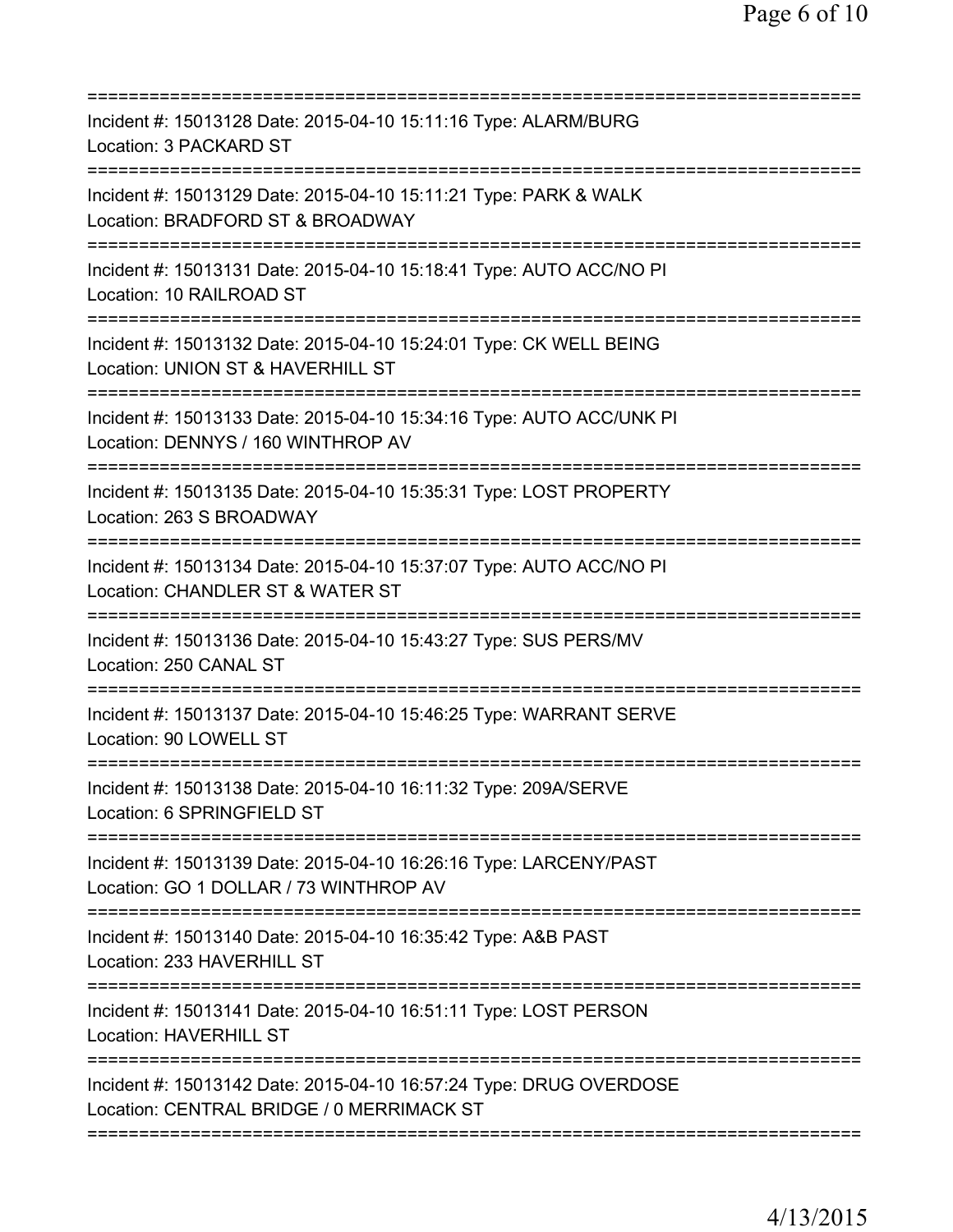| Incident #: 15013143 Date: 2015-04-10 17:06:09 Type: NEIGHBOR PROB<br>Location: 22 DEWEY ST FL 2              |
|---------------------------------------------------------------------------------------------------------------|
| Incident #: 15013144 Date: 2015-04-10 17:16:14 Type: UNKNOWN PROB<br>Location: 141 AMESBURY ST #504           |
| Incident #: 15013145 Date: 2015-04-10 17:21:10 Type: MEDIC SUPPORT<br>Location: 19 WINTER ST                  |
| Incident #: 15013146 Date: 2015-04-10 17:24:14 Type: MEDIC SUPPORT<br>Location: 1 GENERAL ST                  |
| Incident #: 15013147 Date: 2015-04-10 17:37:21 Type: MEDIC SUPPORT<br>Location: 15 UNION ST #70               |
| Incident #: 15013148 Date: 2015-04-10 17:43:39 Type: SPECIAL CHECK<br>Location: 300 HOWARD ST                 |
| Incident #: 15013149 Date: 2015-04-10 17:53:55 Type: M/V STOP<br>Location: 1 AMESBURY ST                      |
| Incident #: 15013150 Date: 2015-04-10 18:01:02 Type: M/V STOP<br>Location: 99 HAMPSHIRE ST                    |
| Incident #: 15013151 Date: 2015-04-10 18:06:03 Type: M/V STOP<br>Location: NASSAR FORD / 320 S BROADWAY       |
| Incident #: 15013152 Date: 2015-04-10 18:13:18 Type: AUTO ACC/NO PI<br>Location: PRONTO PIZZA / 65 S UNION ST |
| Incident #: 15013153 Date: 2015-04-10 18:22:21 Type: 911 HANG UP<br>Location: 57 DANA ST                      |
| Incident #: 15013154 Date: 2015-04-10 18:29:03 Type: MAL DAMAGE<br>Location: 90 DOYLE ST                      |
| Incident #: 15013155 Date: 2015-04-10 18:42:52 Type: MEDIC SUPPORT<br>Location: 121 WILLOW ST FL 2            |
| Incident #: 15013156 Date: 2015-04-10 19:02:28 Type: M/V STOP<br>Location: COMMONWEALTH DR                    |
| =================<br>Incident #: 15013157 Date: 2015-04-10 19:08:10 Type: FIRE                                |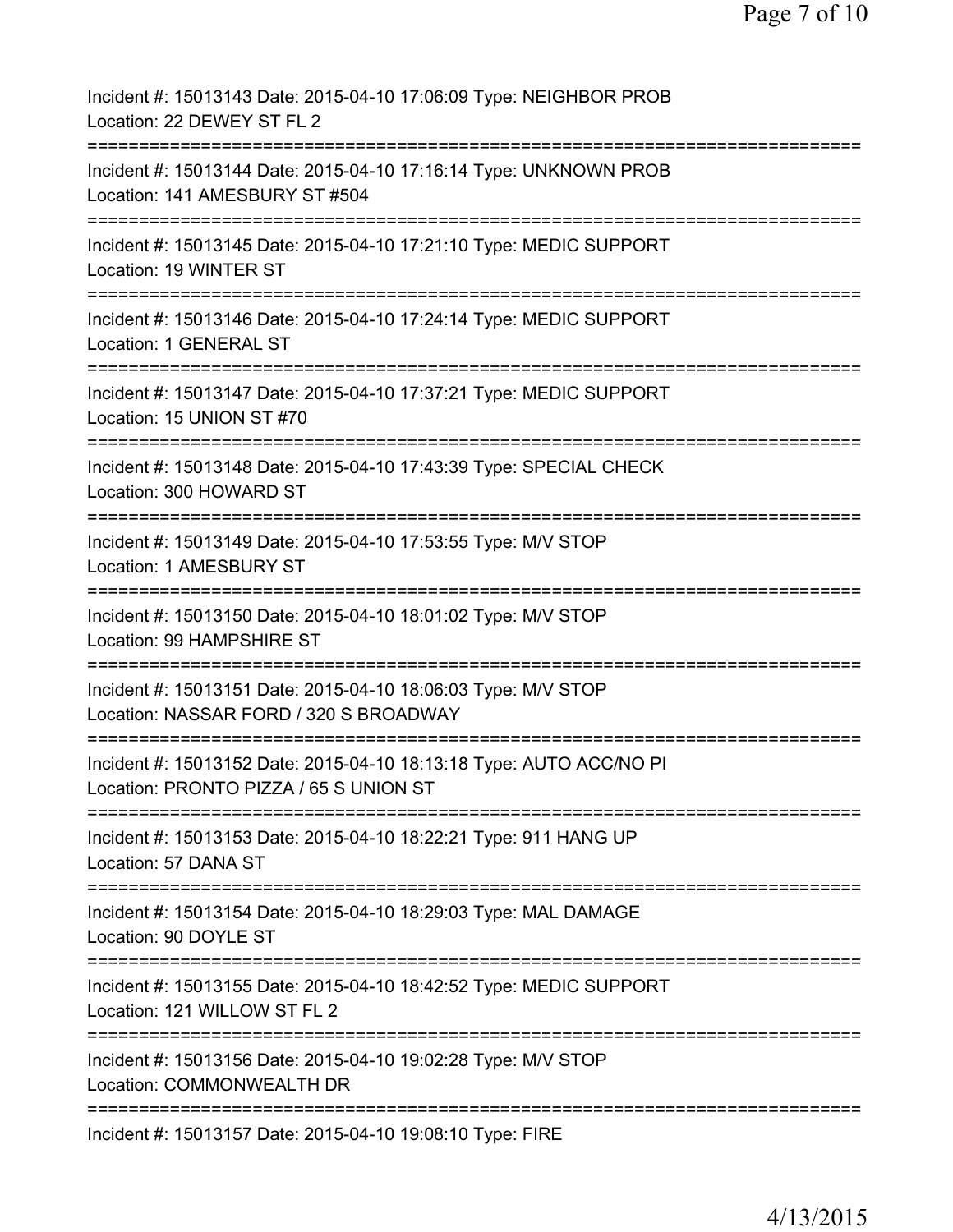| Location: 25 BERKELEY ST                                                                                                           |
|------------------------------------------------------------------------------------------------------------------------------------|
| Incident #: 15013158 Date: 2015-04-10 19:16:59 Type: SUS PERS/MV<br>Location: 1 WILLOUGHBY ST                                      |
| Incident #: 15013159 Date: 2015-04-10 19:30:30 Type: M/V STOP<br>Location: 181 CANAL ST                                            |
| Incident #: 15013160 Date: 2015-04-10 19:39:39 Type: M/V STOP<br>Location: 266 BROADWAY                                            |
| Incident #: 15013161 Date: 2015-04-10 19:55:15 Type: WARRANT SERVE<br>Location: 66 DUCKETT AV #36                                  |
| Incident #: 15013162 Date: 2015-04-10 19:56:00 Type: ALARM/BURG<br>Location: EBLANS / 490 ESSEX ST                                 |
| Incident #: 15013163 Date: 2015-04-10 19:58:48 Type: DOMESTIC/PROG<br>Location: 384 S BROADWAY FL 1                                |
| Incident #: 15013164 Date: 2015-04-10 20:17:25 Type: ALARM/BURG<br>Location: FEHRENBACK RESIDENCE / 51 LEXINGTON ST                |
| Incident #: 15013165 Date: 2015-04-10 20:17:36 Type: M/V STOP<br>Location: HAVERHILL ST & UNION ST<br>============================ |
| Incident #: 15013166 Date: 2015-04-10 21:01:58 Type: M/V STOP<br>Location: BUSWELL ST & SARATOGA ST                                |
| Incident #: 15013167 Date: 2015-04-10 21:04:26 Type: HIT & RUN M/V<br>Location: BROADWAY & CANAL ST                                |
| Incident #: 15013168 Date: 2015-04-10 21:07:18 Type: UNWANTEDGUEST<br>Location: 210 FARNHAM ST FL 1                                |
| Incident #: 15013169 Date: 2015-04-10 21:12:08 Type: M/V STOP<br>Location: BROADWAY & LOWELL ST                                    |
| Incident #: 15013170 Date: 2015-04-10 21:37:15 Type: M/V STOP<br>Location: DOUBLE DECKER BRIDGE                                    |
| Incident #: 15013171 Date: 2015-04-10 21:39:40 Type: M/V STOP<br>Location: CENTRE ST & CHELMSFORD ST                               |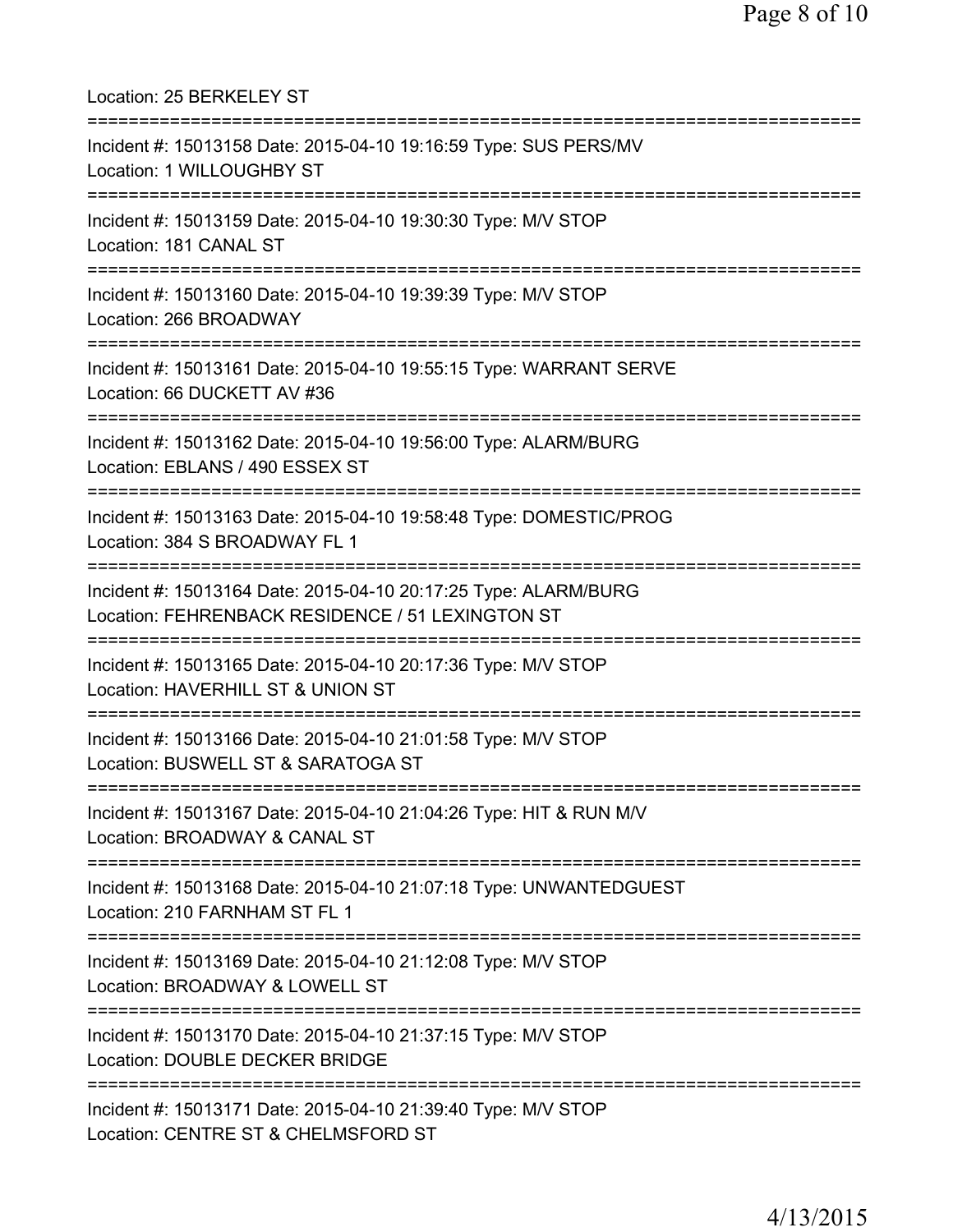| ========================                                                                                                              |
|---------------------------------------------------------------------------------------------------------------------------------------|
| Incident #: 15013172 Date: 2015-04-10 21:40:38 Type: ALARM/BURG<br>Location: 4 CONDUIT ST FL 1                                        |
| Incident #: 15013173 Date: 2015-04-10 21:44:57 Type: AUTO ACC/UNK PI<br>Location: WINTHROP & 495                                      |
| Incident #: 15013174 Date: 2015-04-10 21:54:36 Type: HIT & RUN M/V<br>Location: S UNION ST & WINTHROP AV<br>========================= |
| Incident #: 15013175 Date: 2015-04-10 22:12:46 Type: SUS PERS/MV<br>Location: CORBETT RD & WEARE ST                                   |
| Incident #: 15013177 Date: 2015-04-10 22:27:02 Type: DK (DRUNK)<br>Location: 51 WARREN ST                                             |
| Incident #: 15013176 Date: 2015-04-10 22:27:02 Type: UNWANTEDGUEST<br>Location: 45 BROOKFIELD ST FL 3                                 |
| Incident #: 15013178 Date: 2015-04-10 22:30:19 Type: NOISE ORD<br>Location: 270 CANAL ST #216 FL 2                                    |
| Incident #: 15013179 Date: 2015-04-10 22:31:28 Type: 911 HANG UP<br>Location: 102 HAWTHORNE WAY #132                                  |
| Incident #: 15013180 Date: 2015-04-10 22:35:25 Type: GENERAL SERV<br>Location: 32 LAWRENCE ST                                         |
| Incident #: 15013181 Date: 2015-04-10 22:58:14 Type: SHOTS FIRED<br>Location: 31 BROOK ST                                             |
| ===================================<br>Incident #: 15013182 Date: 2015-04-10 23:06:07 Type: CK WELL BEING<br>Location: 50 OAK ST FL 2 |
| Incident #: 15013183 Date: 2015-04-10 23:10:32 Type: SUS PERS/MV<br>Location: TENNEY ST & ARLINGTON                                   |
| Incident #: 15013184 Date: 2015-04-10 23:13:08 Type: DISTURBANCE<br>Location: 45 BROOKFIELD ST FL 3                                   |
| Incident #: 15013185 Date: 2015-04-10 23:15:33 Type: TOW OF M/V<br>Location: 23 BROOK ST                                              |
|                                                                                                                                       |